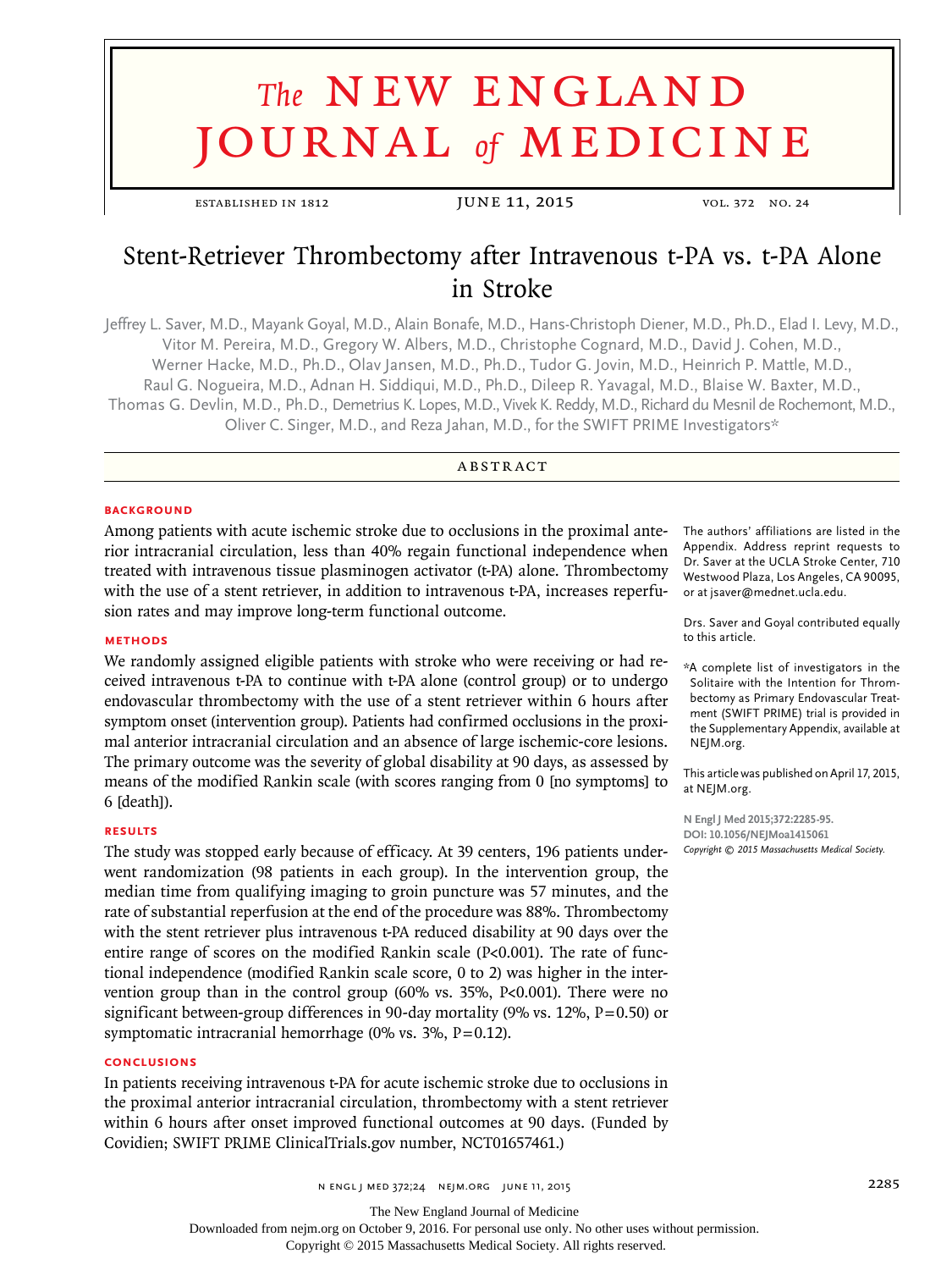**INTRAVENOUS TISSUE PLASMINOGEN ACTIvator (t-PA) administered within 4.5 hours** after the onset of acute ischemic stroke improves outcomes.<sup>1-3</sup> However, intravenous t-PA has ntravenous tissue plasminogen activator (t-PA) administered within 4.5 hours after the onset of acute ischemic stroke immultiple constraints, including unresponsiveness of large thrombi to rapid enzymatic digestion, a narrow time window for administration, and the risk of cerebral and systemic hemorrhage. Among patients with occlusions of the intracranial internal carotid artery or the first segment of the middle cerebral artery (or both), intravenous t-PA results in early reperfusion in only 13 to 50%.4-7

Neurovascular thrombectomy is a reperfusion strategy that is distinct from pharmacologic fibrinolysis. Endovascular mechanical treatments can remove large, proximal clots rapidly and result in higher rates of reperfusion than intravenous t-PA alone. Three initial trials of endovascular therapies did not show a benefit for thrombectomy over intravenous t-PA or supportive medical care, but they were limited by the use of intraarterial delivery of t-PA or the use of early-generation devices with modest reperfusion efficacy (or both), the failure of two trials to use vessel imaging to confirm the presence of an appropriate target occlusion, and the slow initiation of endovascular intervention.8-10

The Solitaire revascularization device (Covidien) is a self-expanding stent used to retrieve thrombi and restore blood flow. In multicenter registries and one randomized trial, this stent retriever, as compared with early-generation mechanical thrombectomy devices, was associated with faster and more frequent reperfusion, reduced intracranial hemorrhage, and improved disability outcome.11-15

We performed the Solitaire with the Intention for Thrombectomy as Primary Endovascular Treatment (SWIFT PRIME) trial to establish the efficacy and safety of rapid neurovascular thrombectomy with the stent retriever in conjunction with intravenous t-PA versus intravenous t-PA alone in patients with acute ischemic stroke. This trial was among several contemporaneous trials launched worldwide to test new-generation strategies for mechanical thrombectomy.16-18 Our trial was conducted in multiple countries and health systems as a registration trial capable of supporting expansion of regulatory labeling. We used a uniform device procedure in the intervention group and tested intracranial neurovascular thrombectomy alone rather than in combination with cervical stenting.

# METHODS

#### **TRIAL DESIGN**

In this international, multicenter, prospective, randomized, open clinical trial, we compared intravenous t-PA followed by neurovascular thrombectomy with the use of a stent retriever with intravenous t-PA alone in patients with acute ischemic stroke. All the patients had confirmed occlusion of the intracranial internal carotid artery, the first segment of the middle cerebral artery, or both on vessel imaging and an absence of large ischemic-core lesions. Patients were randomly assigned in a 1:1 ratio to one of two treatment groups: intravenous t-PA plus stent retriever (intervention group) or intravenous t-PA alone (control group). Using a minimization algorithm, we balanced the numbers of patients in the two treatment groups with respect to four factors: investigational site, baseline severity according to the National Institutes of Health Stroke Scale (NIHSS) score  $(≤17$  vs. >17, on a scale of 0 to 42, with higher scores indicating greater severity), age (<70 years vs. ≥70 years), and occlusion location (middle cerebral artery vs. internal carotid artery).

Details of the study design have been published previously.19 The study was conducted and reported with fidelity to the study protocol, available with the full text of this article at NEJM.org. (An overview of the study procedure is provided in Fig. S1 in the Supplementary Appendix, available at NEJM.org.)

The trial was approved by the institutional review board at each site. Enrolled patients provided written informed consent, or at select sites, there was an exception from explicit informed consent in emergency circumstances.

The trial was funded by Covidien and designed and led by a steering committee that included academic investigators and representatives of the sponsor. The site investigators gathered the data, with monitoring and database maintenance performed by the sponsor. The first and subsequent drafts of the manuscript were written by the first and second authors, incorporating input from all the authors. The academic authors had unrestricted access to the data, performed the data analysis with the primary and the independent study statisticians, and attest to the integrity of the trial and the completeness and accuracy of the reported data. The trial was monitored by an independent data and safety monitoring board.

The New England Journal of Medicine

Downloaded from nejm.org on October 9, 2016. For personal use only. No other uses without permission.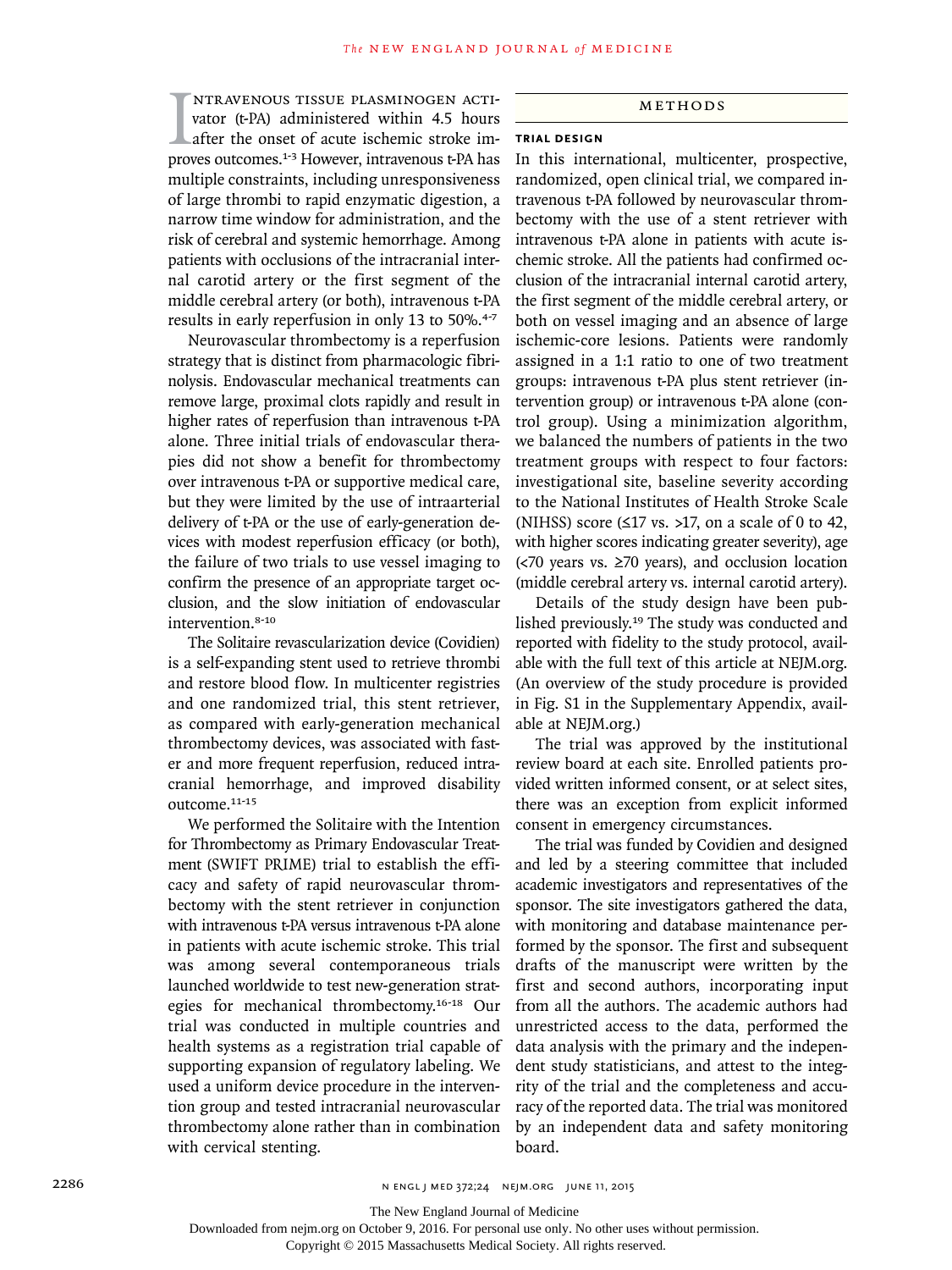# **PATIENTS AND PARTICIPATING CENTERS**

The study was performed at 39 centers in the United States and Europe. All study centers were required to have performed at least 40 mechanical-thrombectomy procedures, including at least 20 procedures with the Solitaire stent retriever, annually. Entry criteria selected patients who had acute ischemic stroke with moderate-to-severe neurologic deficits; had imaging-confirmed occlusion of the intracranial internal carotid artery, the first segment of the middle cerebral artery, or both; met the imaging eligibility requirements; were receiving or had received intravenous t-PA; and were able to undergo initiation of endovascular treatment within 6 hours after the time that they were last known to be well before the onset of acute stroke symptoms. Qualifying imaging had to be performed at a study hospital; imaging was repeated for patients who were transferred from outside hospitals. Detailed study inclusion and exclusion criteria are provided in Table S1 in the Supplementary Appendix.

To identify patients with salvageable tissue, at trial launch the entry criteria regarding imaging selection required patients to have a target-mismatch penumbral profile, with a small core of tissue that was likely to be irreversibly injured and a large region of hypoperfused tissue that was likely to be salvageable. Penumbral imaging analysis was performed with the use of RAPID (iSchemaView), an operator-independent imagepostprocessing system.20 After the enrollment of the first 71 patients, these criteria were revised to use a small-to-moderate core-infarct strategy (Table S1 in the Supplementary Appendix) to accommodate study sites with limited perfusionimaging capability and to ensure accelerated treatment delivery. Study sites with advanced imaging capability were still encouraged to obtain penumbral imaging and to exclude patients who did not meet the target-mismatch profile.

## **INTERVENTION**

In the intervention group, neurovascular thrombectomy was performed with the use of the Solitaire FR (Flow Restoration) or Solitaire 2 device. Concomitant stenting of the cervical internal carotid artery was not permitted, although angioplasty could be performed to permit intracranial access.

A studywide continuous quality-improvement program emphasized the speed and quality of the neurointerventional workflow, including rapid patient transfer to the neuroangiography suite and

procedure performance. The study target for the time from qualifying imaging to groin puncture was within 70 minutes.

# **OUTCOME MEASURES**

The primary study-outcome measure was disability at 90 days, as assessed by means of the modified Rankin scale, a global measure of disability on a seven-level scale, with scores ranging from 0 (no symptoms) to 6 (death) (Fig. 1). (Details on the use of this scale are provided in the Supplementary Appendix.)

Secondary clinical efficacy outcomes were the rate of death at 90 days, the rate of functional independence (modified Rankin scale score, ≤2) at 90 days, and the change in the NIHSS score at 27 hours after randomization. The technical efficacy outcomes regarding revascularization were substantial reperfusion, as assessed by means of catheter angiography in the intervention group and defined as a modified Thrombolysis in Ce-



#### **Figure 1. Functional Outcomes at 90 Days, According to the Score on the Modified Rankin Scale.**

Shown are the 90-day scores on the modified Rankin scale for the patients in the two treatment groups. Scores range from 0 to 6, with 0 indicating no symptoms, 1 no clinically significant disability (able to carry out all usual activities, despite some symptoms), 2 slight disability (able to look after own affairs without assistance but unable to carry out all previous activities), 3 moderate disability (requires some help but able to walk unassisted), 4 moderately severe disability (unable to attend to bodily needs without assistance and unable to walk unassisted), 5 severe disability (requires constant nursing care and attention, bedridden, and incontinent), and 6 death. Persons with a score of 0, 1, or 2 are considered to be independent in daily function. Neurovascular thrombectomy with the use of a stent retriever was associated with a significant shift in the distribution of scores toward lesser disability (P<0.001 by the Cochran–Mantel–Haenszel test), including an absolute increase of 25 percentage points in the proportion of patients who were functionally independent at 90 days (P<0.001). The term t-PA denotes tissue plasminogen activator.

n engl j med 372;24 nejm.org june 11, 2015 2287

The New England Journal of Medicine

Downloaded from nejm.org on October 9, 2016. For personal use only. No other uses without permission.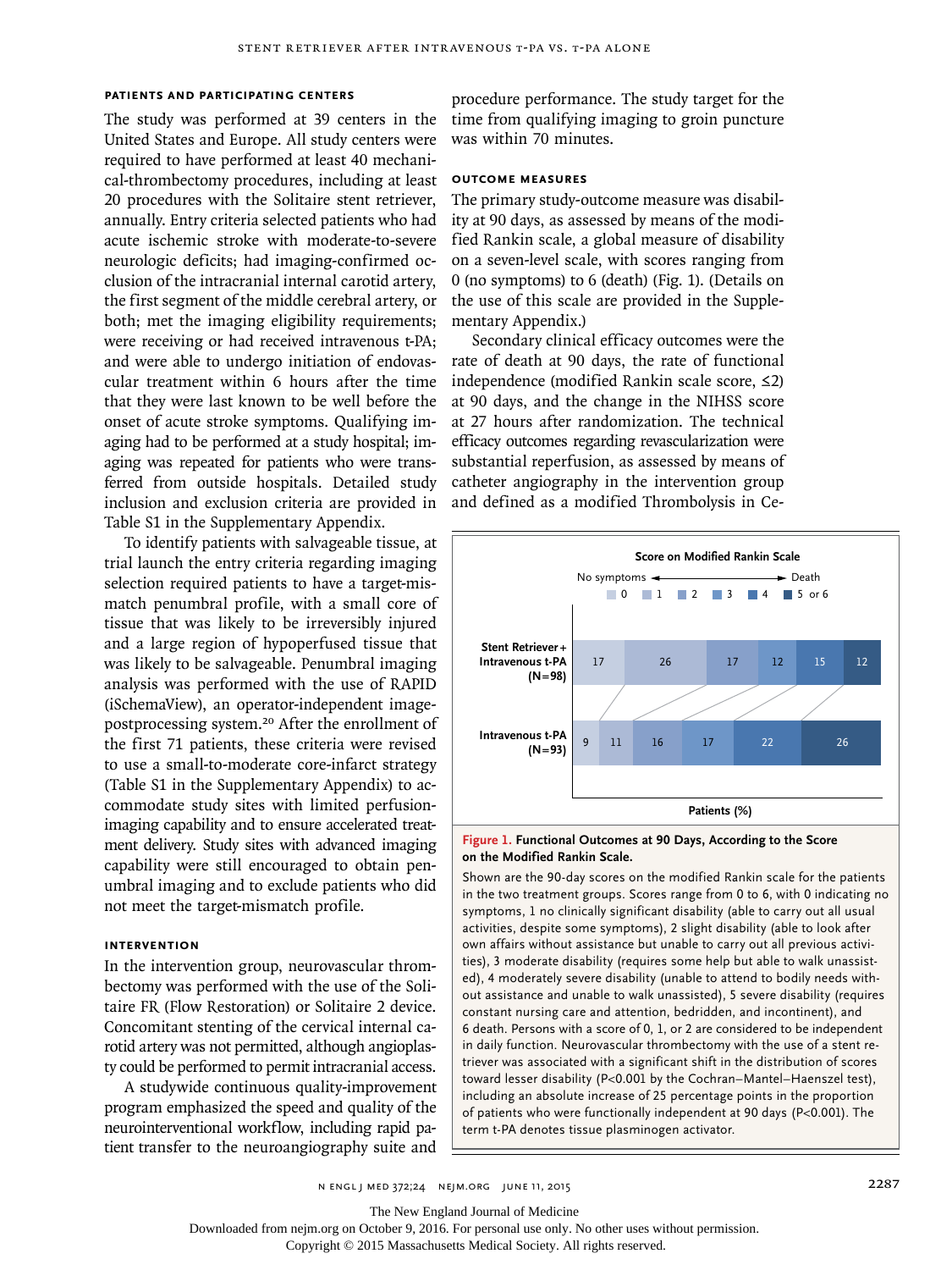rebral Infarction score of 2b (50 to 99% reperfusion) or 3 (complete reperfusion)<sup>21</sup>; and successful reperfusion at 27 hours in the two study groups, which was defined as reperfusion of 90% or more of the initial perfusion-lesion volume, as assessed by means of perfusion imaging (computed tomography [CT] or magnetic resonance imaging [MRI]) at 27 hours after randomization. Prespecified safety outcomes were all serious adverse events through study completion and symptomatic intracranial hemorrhage at 27 hours after randomization.

# **CLINICAL AND RADIOLOGIC ASSESSMENT**

Clinical assessments were performed at baseline, 27 hours after randomization, 7 to 10 days (or at discharge if earlier), 30 days, and 90 days. Clinical evaluations included the score on the modified Rankin scale for assessing global disability and the NIHSS score for assessing neurologic deficit. Entry and outcome neurovascular images were assessed in a blinded manner by staff at the core imaging laboratories (iSchemaView for penumbral and volumetric imaging and Synarc for parenchymal and angiographic imaging).

| Table 1. Demographic and Clinical Characteristics of the Patients.*              |                                         |                                                        |  |
|----------------------------------------------------------------------------------|-----------------------------------------|--------------------------------------------------------|--|
| Characteristic                                                                   | Intravenous<br>t-PA Alone<br>$(N = 98)$ | Stent Retriever plus<br>Intravenous t-PA<br>$(N = 98)$ |  |
| $Age - yr$                                                                       | $66.3 \pm 11.3$                         | $65.0 \pm 12.5$                                        |  |
| Male sex - no./total no. (%)                                                     | 45/96 (47)                              | 54/98 (55)                                             |  |
| Race - no./total no. (%) <sup>+</sup>                                            |                                         |                                                        |  |
| White                                                                            | 83/92 (90)                              | 79/90 (88)                                             |  |
| <b>Black</b>                                                                     | 8/92(9)                                 | 10/90(11)                                              |  |
| Asian or other                                                                   | 1/92(1)                                 | 1/90(1)                                                |  |
| Hispanic ethnic group - no. (%) $\dagger$                                        | 7/92(8)                                 | 8/90(9)                                                |  |
| NIHSS score $\dot{\chi}$                                                         |                                         |                                                        |  |
| Median                                                                           | 17                                      | 17                                                     |  |
| Interquartile range                                                              | $13 - 19$                               | $13 - 20$                                              |  |
| Prestroke score of 0 or 1 on modified Rankin scale - no./total<br>no. $(\%)$     | 93/94 (99)                              | 96/98 (98)                                             |  |
| Medical history - no./total no. (%)                                              |                                         |                                                        |  |
| Hypertension                                                                     | 56/97 (58)                              | 66/98 (67)                                             |  |
| Diabetes mellitus                                                                | 15/97(15)                               | 12/98 (12)                                             |  |
| Current or past tobacco use                                                      | 39/93 (42)                              | 41/96(43)                                              |  |
| Atrial fibrillation                                                              | 38/97 (39)                              | 35/98 (36)                                             |  |
| Myocardial infarction                                                            | 11/97(11)                               | 8/98(8)                                                |  |
| Serum glucose - mg/dl¶                                                           | $131 \pm 47$                            | $131 \pm 46$                                           |  |
| Administration of intravenous t-PA at outside<br>hospital — no./total no. $(\%)$ | 35/94 (37)                              | 31/98 (32)                                             |  |
| Interval from symptom onset to start of intravenous t-PA - min                   |                                         |                                                        |  |
| Median                                                                           | 117                                     | 110.5                                                  |  |
| Interquartile range                                                              | $80 - 155$                              | $85 - 156$                                             |  |
| Parenchymal imaging variable                                                     |                                         |                                                        |  |
| ASPECTS value                                                                    |                                         |                                                        |  |
| Median                                                                           | 9                                       | 9                                                      |  |
| Interquartile range                                                              | $8 - 10$                                | $7 - 10$                                               |  |
| Penumbral imaging performed - no./total no. (%)                                  | 75/97 (77)                              | 83/98 (85)                                             |  |
| Target-mismatch profile - no./total no. (%)**                                    | 64/75 (85)                              | 69/83 (83)                                             |  |

The New England Journal of Medicine

Downloaded from nejm.org on October 9, 2016. For personal use only. No other uses without permission.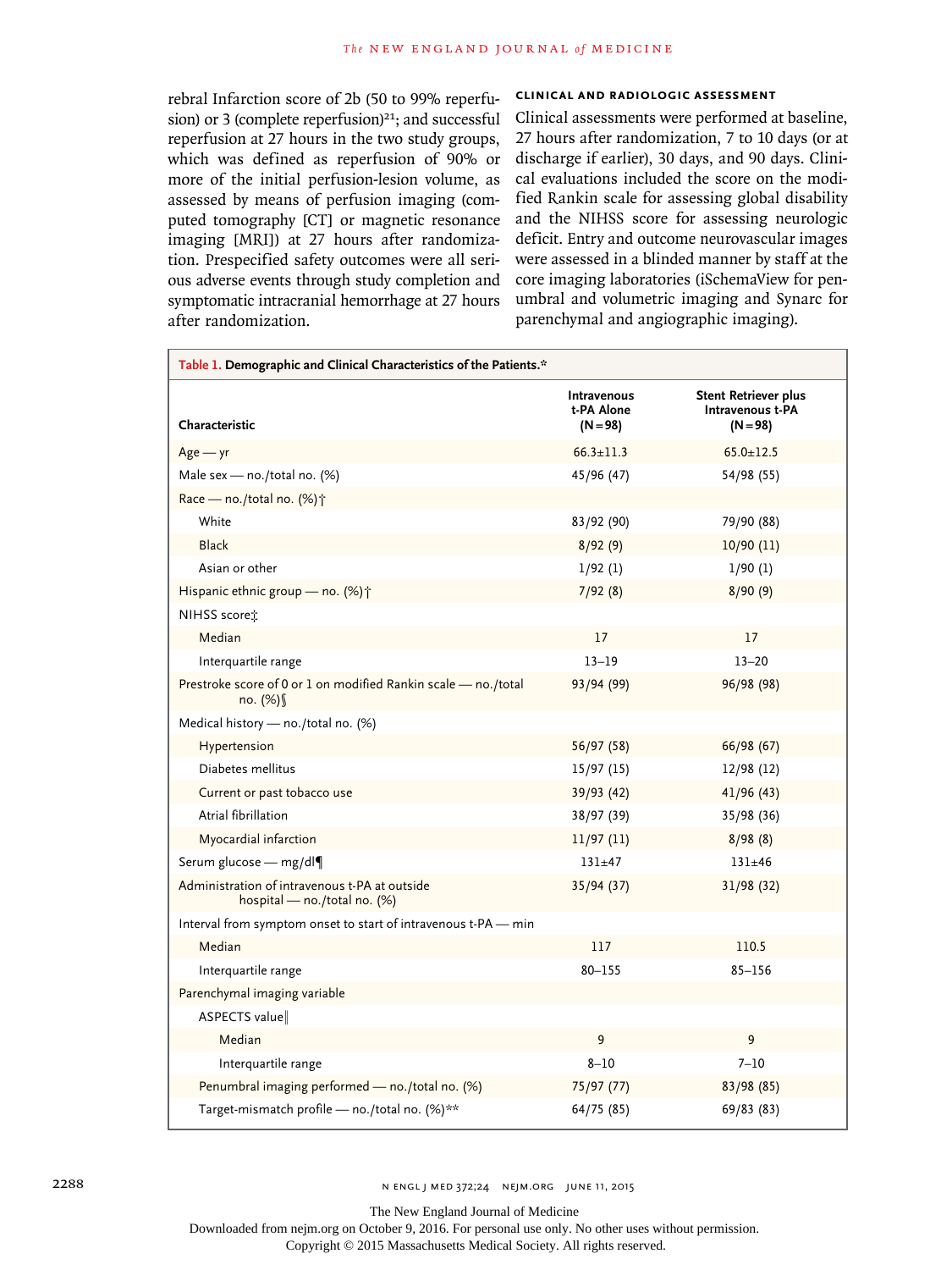| Table 1 (Continued.)                                      |                                         |                                                               |  |  |
|-----------------------------------------------------------|-----------------------------------------|---------------------------------------------------------------|--|--|
| Characteristic                                            | Intravenous<br>t-PA Alone<br>$(N = 98)$ | <b>Stent Retriever plus</b><br>Intravenous t-PA<br>$(N = 98)$ |  |  |
| Site of intracranial-artery occlusion - no./total no. (%) |                                         |                                                               |  |  |
| Internal carotid artery                                   | 15/94(16)                               | 17/93 (18)                                                    |  |  |
| Middle cerebral artery                                    |                                         |                                                               |  |  |
| First segment                                             | 72/94 (77)                              | 62/93 (67)                                                    |  |  |
| Second segment <sup>++</sup>                              | 6/94(6)                                 | 13/93(14)                                                     |  |  |
| Process time - min                                        |                                         |                                                               |  |  |
| Stroke onset to randomization                             |                                         |                                                               |  |  |
| Median                                                    | 188                                     | 190.5                                                         |  |  |
| Interquartile range                                       | 130-268                                 | $141 - 249$                                                   |  |  |
| Stroke onset to groin puncture                            |                                         |                                                               |  |  |
| Median                                                    | <b>NA</b>                               | 224                                                           |  |  |
| Interquartile range                                       | <b>NA</b>                               | 165-275                                                       |  |  |
| Stroke onset to first deployment of stent<br>retriever    |                                         |                                                               |  |  |
| Median                                                    | <b>NA</b>                               | 252                                                           |  |  |
| Interquartile range                                       | <b>NA</b>                               | 190-300                                                       |  |  |
| Arrival in emergency department to groin<br>puncture      |                                         |                                                               |  |  |
| Median                                                    | <b>NA</b>                               | 90                                                            |  |  |
| Interquartile range                                       | <b>NA</b>                               | 69-120                                                        |  |  |
| Qualifying image to groin puncture                        |                                         |                                                               |  |  |
| Median                                                    | <b>NA</b>                               | 57                                                            |  |  |
| Interquartile range                                       | <b>NA</b>                               | $40 - 80$                                                     |  |  |

\* Plus–minus values are means ±SD. There were no significant differences between the two groups. One patient in the group that received intravenous tissue plasminogen activator (t-PA) alone requested the deletion of all data. Three additional patients in the group that received intravenous t-PA alone (1 patient who died and 2 who withdrew) are missing some baseline data owing to early study exit, including data on the prestroke modified Rankin Scale score, the hospital site of intravenous t-PA administration, and site of intracranial-artery occlusion for all 3 patients, and data on sex, race, and ethnic group for 1. Data on race and ethnic group were missing for all 13 patients in France owing to national regulations. Data regarding the location of the arterial occlusion were missing for 7 patients because the core laboratory considered that imaging could not be assessed with complete reliability. Two patients were deemed by the core laboratory to not have occlusions in the internal carotid artery or the first or second segment of the middle cerebral artery. A total of 37 patients did not have baseline penumbral imaging performed, after a protocol amendment making penumbral imaging optional. Data regarding additional baseline characteristics are shown in Table S4 in the Supplementary Appendix. NA denotes not applicable.

- Race and ethnic group were self-reported.
- ‡ Scores on the National Institutes of Health Stroke Scale (NIHSS) range from 0 to 42, with higher scores indicating more severe neurologic deficit.
- Scores on the modified Rankin scale for the assessment of global disability range from 0 (no symptoms) to 6 (death). To convert the values for glucose to millimoles per liter, multiply by 0.05551.
- The Alberta Stroke Program Early CT Score (ASPECTS) ranges from 0 to 10, with higher scores indicating a smaller infarct core.
- \*\* The target-mismatch profile was defined as meeting the following criteria as assessed on CT perfusion or diffusion imaging and perfusion MRI: the core infarct lesion measured 50 ml or less, the volume of tissue with a time to maximum delay of more than 10 seconds was 100 ml or less, and the mismatch volume was at least 15 ml and the mismatch ratio was more than 1.8:1.0.
- †† These occlusions were classified as first-segment occlusions by the treating site at the time of study entry but as second-segment occlusions by the core imaging laboratory.

The New England Journal of Medicine

Downloaded from nejm.org on October 9, 2016. For personal use only. No other uses without permission.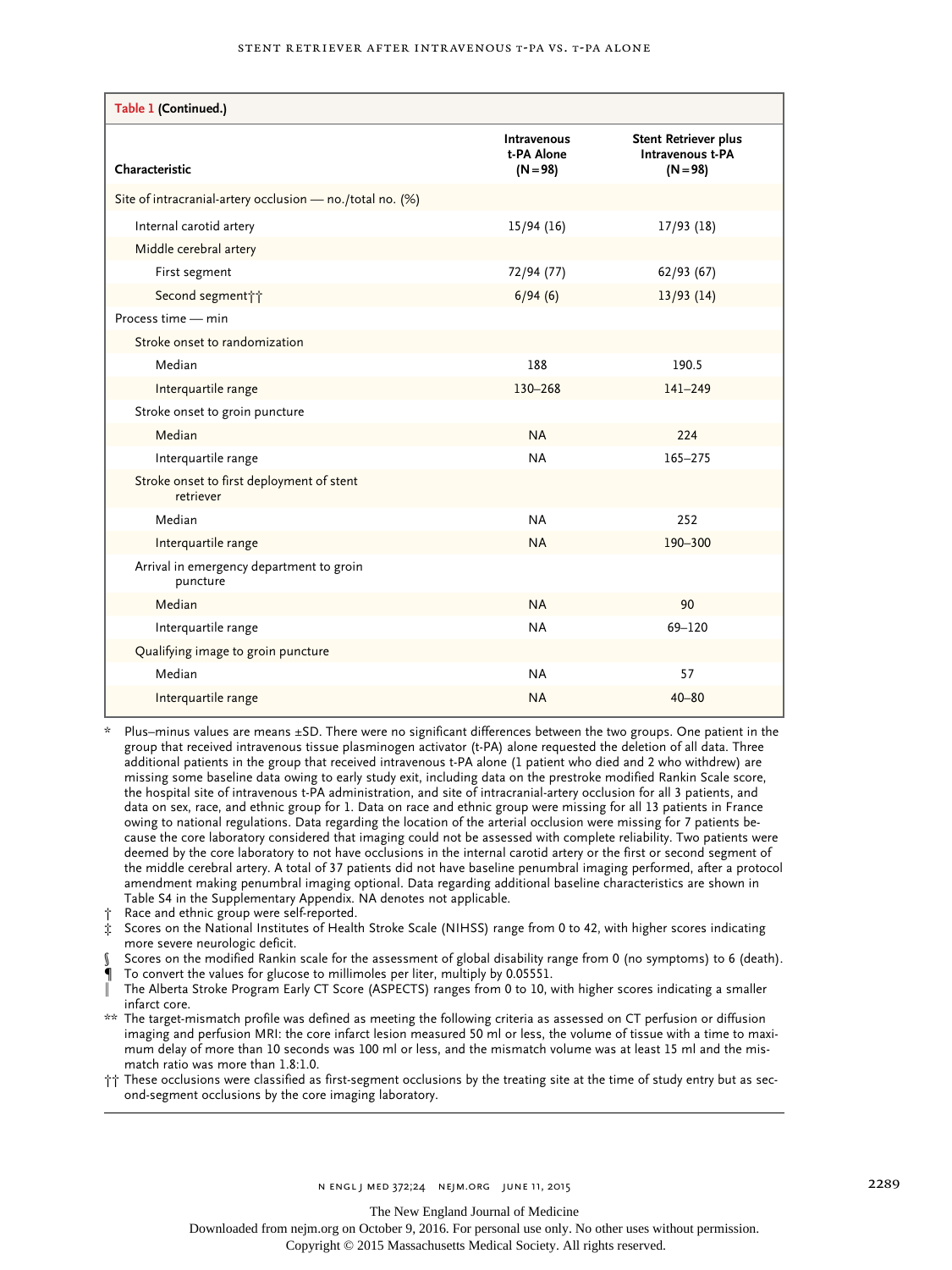#### **STATISTICAL ANALYSIS**

For the primary outcome, we analyzed the score on the modified Rankin scale at 90 days using simultaneous success criteria of the overall distribution of the score (shift in disability levels) and the proportion of patients who were functionally independent. Both criteria needed to be met in order for the study to be declared positive. The statistical hypothesis on the scale shift was that the distribution over the entire range of scores (except for scores of 5 or 6, which were collapsed into a single group) among patients in the intervention group would be more favorable than the distribution in the control group, as analyzed by means of the Cochran–Mantel–Haenszel test.

A simultaneous requirement for success was that the difference in the proportion of patients with a score of 0 to 2 nominally meet a prespecified minimum, which varied according to the final sample size at trial discontinuation or completion, with a larger benefit required with a smaller sample size (Table S2 in the Supplementary Appendix). Missing final scores on the modified Rankin scale were handled with the use of the last-observation-carried-forward approach when a score was available from the 30 day visit or the visit at 7 to 10 days. Power and sample size were determined with the use of the dual success criteria, incorporating a group sequential-analysis plan with five interim analyses for efficacy, futility, and safety. (Details are provided in Table S2 in the Supplementary Appendix and in the full statistical analysis plan in the protocol.)

After the preliminary results of the Multicenter Randomized Clinical Trial of Endovascular Treatment for Acute Ischemic Stroke in the Netherlands (MR CLEAN) and the Endovascular Treatment for Small Core and Anterior Circulation Proximal Occlusion with Emphasis on Minimizing CT to Recanalization Times (ESCAPE) trial were reported, $16,18$  our data and safety monitoring board recommended holding enrollment, and the first interim efficacy analysis was performed slightly early (including 196 rather than 200 patients). In February 2015, the study was halted when the interim efficacy analysis showed that the prespecified stopping-criteria boundary for efficacy had been crossed. A test to determine whether the data across clinical sites could be pooled showed no evidence of heterogeneity of treatment effect  $(P=0.73$  by the Breslow–Day

test), so pooled study results are presented. All P values are two-sided.

# RESULTS

#### **CHARACTERISTICS OF THE PATIENTS**

From December 2012 through November 2014, 196 patients underwent randomization (98 in each group) at 39 centers in the United States and Europe. Reasons for exclusion are listed in Table S3 in the Supplementary Appendix.

The demographic and clinical characteristics of the two treatment groups at baseline were well balanced (Table 1, and Table S4 in the Supplementary Appendix). Figure S2 in the Supplementary Appendix shows the enrollment and follow-up of patients in the trial.

#### **INTERVENTION**

In the intervention group, the time from symptom onset to groin puncture was 224 minutes (interquartile range, 165 to 275), the time from the start of intravenous t-PA to groin puncture was 77 minutes (interquartile range, 50 to 142), and the time from study-qualifying brain imaging to groin puncture was 57 minutes (interquartile range, 40 to 80). In the intervention group, the stent retriever was deployed in 87 patients (89%); the reasons for nondeployment are listed in Table S5 in the Supplementary Appendix. Among these 87 patients, the median time from groin puncture to first deployment of the stent retriever was 24 minutes (interquartile range, 18 to 33). General anesthesia was used in 36 patients (37%) in the intervention group.

# **PRIMARY OUTCOME**

Treatment with thrombectomy with the use of the stent retriever met both of the simultaneous success criteria. Thrombectomy treatment was associated with a favorable shift in the distribution of global disability scores on the modified Rankin scale at 90 days (P<0.001 by the Cochran– Mantel–Haenszel test, which was lower than the P value of 0.01 that was specified for early stopping; number needed to treat for one additional patient to have a less-disabled outcome, 2.6). The shift toward better outcomes was consistent in direction across all the score levels of the modified Rankin scale (Fig. 1). The proportion of patients who were functionally independent (modified Rankin scale score, ≤2) at 90 days was

The New England Journal of Medicine

Downloaded from nejm.org on October 9, 2016. For personal use only. No other uses without permission.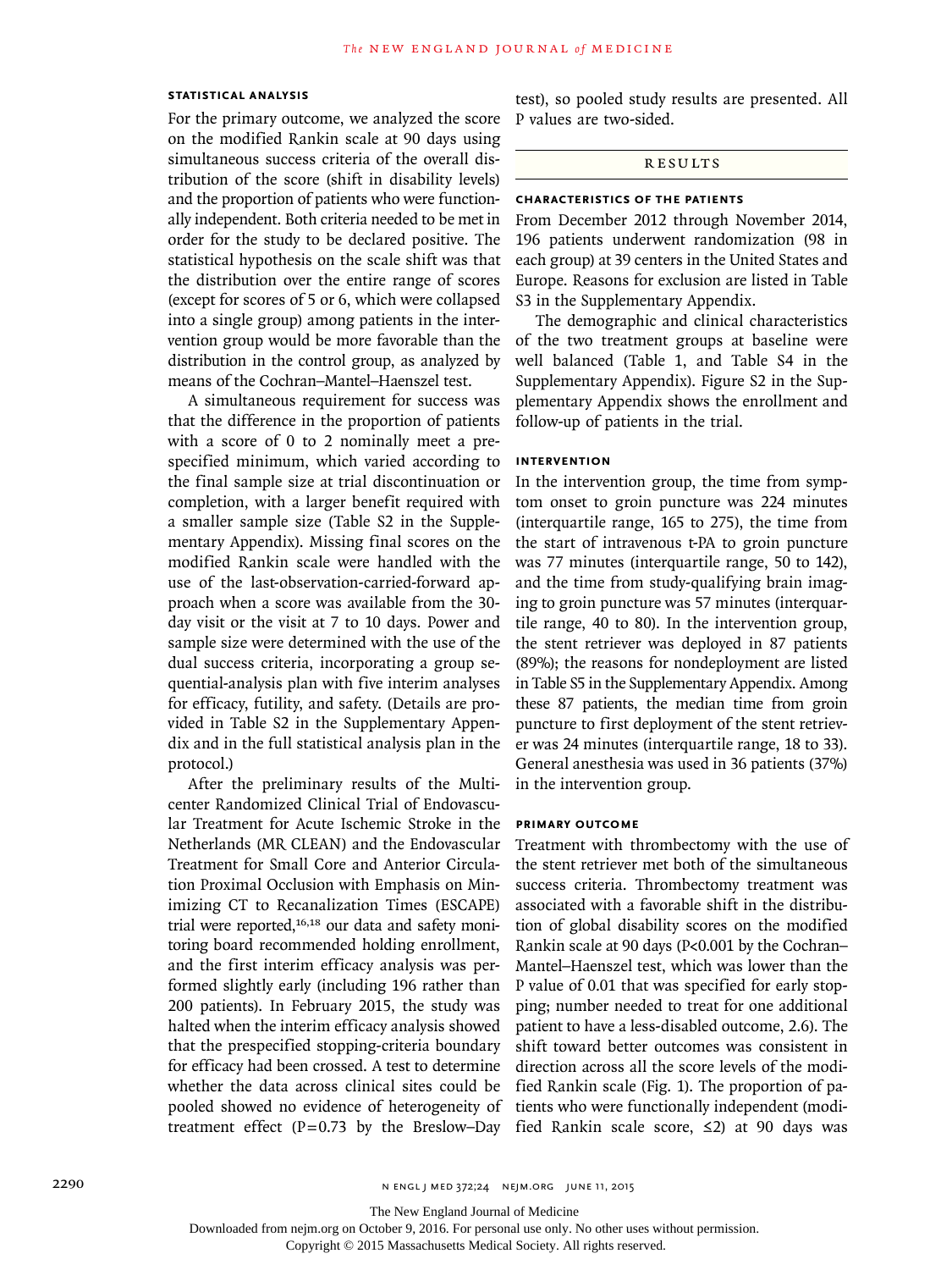higher in the intervention group than in the control group, with an absolute difference of 25 percentage points, which exceeded the 12-percentage-point boundary that was prespecified for early stopping. Results remained significant in sensitivity analyses that used multiple imputation and worst-case and best-case scenarios to account for missing data (Table S6 in the Supplementary Appendix) and in analyses that were adjusted for imbalances in baseline prognostic features (Table S7 and Fig. S3 in the Supplementary Appendix).

# **SECONDARY OUTCOMES**

Prespecified secondary clinical efficacy outcomes and technical efficacy outcomes regarding revascularization are shown in Table 2; additional prespecified and post hoc outcomes are shown in Tables S10 and S13 in the Supplementary Appendix. The proportion of outcomes indicating functional independence at 90 days was significantly higher in the intervention group than in the control group, with an absolute difference of 25 percentage points (95% confidence interval [CI], 11 to 38) and a risk ratio of 1.70 (95% CI, 1.23 to 2.33; P<0.001; number needed to treat for one additional patient to be functionally independent, 4.0). Mortality at 90 days did not differ significantly between the intervention group and the control group (9% and 12%, respectively;  $P=0.50$ ).

In the intervention group, substantial reperfusion (50 to 99%) or complete reperfusion (100%) at the end of the procedure occurred in 73 of the 83 patients (88%) who underwent placement of the stent retriever (Table S9 in the Supplementary Appendix). A total of 4 additional patients who

| Table 2. Primary and Secondary Outcomes.*                                         |                                                |                                                               |                               |           |
|-----------------------------------------------------------------------------------|------------------------------------------------|---------------------------------------------------------------|-------------------------------|-----------|
| Outcome                                                                           | <b>Intravenous</b><br>t-PA Alone<br>$(N = 98)$ | <b>Stent Retriever plus</b><br>Intravenous t-PA<br>$(N = 98)$ | <b>Risk Ratio</b><br>(95% CI) | P Value   |
| Primary outcome: score on modified Rankin<br>scale at 90 days +                   |                                                |                                                               |                               | < 0.001   |
| No. of patients with data                                                         | 93                                             | 98                                                            |                               |           |
| Median score                                                                      | 3                                              | 2                                                             |                               |           |
| Interquartile range                                                               | $2 - 5$                                        | $1 - 4$                                                       |                               |           |
| Secondary outcomes                                                                |                                                |                                                               |                               |           |
| Clinical efficacy outcome                                                         |                                                |                                                               |                               |           |
| Functional independence at 90 days<br>$-$ no./total no. (%) $\ddagger$            | 33/93(35)                                      | 59/98 (60)                                                    | $1.70(1.23 - 2.33)$           | < 0.001   |
| Change in NIHSS score at 27 hr                                                    |                                                |                                                               |                               |           |
| No. of patients with data                                                         | 92                                             | 97                                                            |                               |           |
| Mean change                                                                       | $-3.9+6.2$                                     | $-8.5+7.1$                                                    |                               | < 0.001   |
| Death at 90 days - no./total no. (%)                                              | 12/97(12)                                      | 9/98(9)                                                       | $0.74(0.33 - 1.68)$           | 0.50      |
| Revascularization outcome                                                         |                                                |                                                               |                               |           |
| Substantial reperfusion immediately<br>after thrombectomy - no./<br>total no. (%) | <b>NA</b>                                      | 73/83 (88)                                                    | <b>NA</b>                     | <b>NA</b> |
| Successful reperfusion at 27 hr -<br>no./total no. (%)                            | 21/52 (40)                                     | 53/64(83)                                                     | $2.05(1.45 - 2.91)$           | < 0.001   |

\* Plus–minus values are means ±SD. CI denotes confidence interval, and NA not applicable.

† Shown are the results of the prespecified Cochran–Mantel–Haenszel test for the shift in disability score. Similar results were found in the analysis of the common odds ratio (odds ratio, 2.63; 95% CI, 1.57 to 4.40; P<0.001).

‡ Functional independence was defined as a score of 0, 1, or 2 on the modified Rankin scale.

One patient in the group that received intravenous t-PA alone requested the deletion of all data, including vital status. ¶Substantial reperfusion was defined as reperfusion of at least 50% and a modified Thrombolysis in Cerebral Infarction

score of 2b (50 to 99% reperfusion) or 3 (complete reperfusion). Successful reperfusion was defined as reperfusion of at least 90%, as assessed with the use of perfusion CT or MRI. Data on successful reperfusion were not obtained for all the patients after the adoption of the protocol amendment making penumbral imaging optional.

The New England Journal of Medicine

Downloaded from nejm.org on October 9, 2016. For personal use only. No other uses without permission.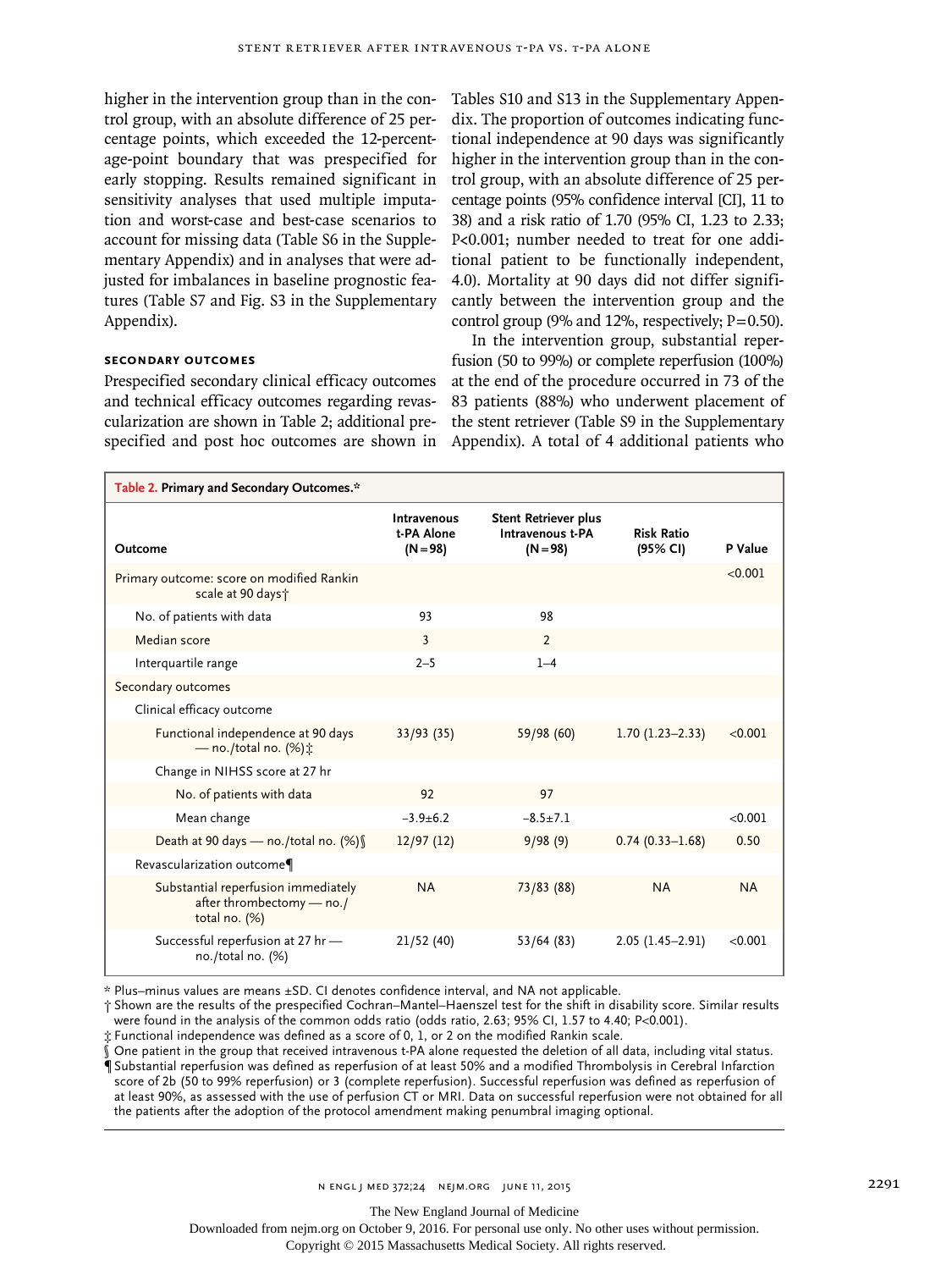underwent the intervention did not have a final angiogram that could be assessed. Successful reperfusion (≥90%) at 27 hours, assessed by means of perfusion CT or MRI, was more frequent in the intervention group than in the control group (53 of 64 patients [83%] vs. 21 of 52 [40%], P<0.001).

# **SAFETY**

The rates of serious adverse events (36% in the intervention group and 31% in the control group, P=0.54) and symptomatic intracranial hemorrhage (0% and 3%, respectively;  $P=0.12$ ) did not differ significantly between the treatment groups (Table 3, and Table S11 in the Supplementary Appendix). There was no significant between-group difference in the rate of all intracranial hemorrhage subtypes that were assessed radiologically, but there were numerically more subarachnoid hemorrhages in the intervention group than in the control group (four patients and one patient, respectively;  $P=0.37$ ). No serious adverse events and seven nonserious adverse events were adjudicated to be device-related (Table S12 in the Supplementary Appendix).

# **SUBGROUP ANALYSES**

Within the constraints of the study sample size, no evidence of heterogeneity of treatment effect

was detected in any of the eight prespecified subgroups (Fig. 2, and Fig. S4 in the Supplementary Appendix). The benefit of thrombectomy with the stent retriever plus intravenous t-PA over intravenous t-PA alone was also observed in the prespecified subgroup of patients who received intravenous t-PA within 3 hours after symptom onset (P<0.001) (Table S8 in the Supplementary Appendix).

# DISCUSSION

Our study showed that in patients with acute ischemic stroke with confirmed large-vessel occlusions of the anterior circulation who were treated with intravenous t-PA, treatment with the stent retriever within 6 hours after symptom onset improved functional outcomes at 90 days. For every 2.6 patients who were treated, 1 additional patient had an improved disability outcome; for every 4.0 patients who were treated, 1 additional patient was functionally independent at 90-day follow-up.

These findings confirm and extend those of recent trials.16-18 Our trial emphasized speedy endovascular therapy in patients selected by means of imaging, similar to the protocol used in the ESCAPE trial,<sup>18</sup> and achieved onset-to-reperfusion

| Table 3. Safety Outcomes.*                   |                                                |                                                                      |                               |         |
|----------------------------------------------|------------------------------------------------|----------------------------------------------------------------------|-------------------------------|---------|
| Outcome                                      | <b>Intravenous</b><br>t-PA Alone<br>$(N = 97)$ | <b>Stent Retriever plus</b><br><b>Intravenous t-PA</b><br>$(N = 98)$ | <b>Risk Ratio</b><br>(95% CI) | P Value |
|                                              | no. of patients $(%)$                          |                                                                      |                               |         |
| Primary safety outcomes                      |                                                |                                                                      |                               |         |
| Any serious adverse event at 90 days;        | 30(31)                                         | 35 (36)                                                              | $1.15(0.78 - 1.72)$           | 0.54    |
| Symptomatic intracranial hemorrhage at 27 hr | 3(3)                                           | $\Omega$                                                             | $0.00$ (NA)                   | 0.12    |
| Additional safety outcomes at 27 hr          |                                                |                                                                      |                               |         |
| Parenchymal hematoma                         | 7(7)                                           | 5(5)                                                                 | $0.71(0.23 - 2.15)$           | 0.57    |
| Type 1                                       | 3(3)                                           | 4(4)                                                                 | $1.32(0.30 - 5.74)$           | 1.00    |
| Type 2                                       | 4(4)                                           | 1(1)                                                                 | $0.25(0.03 - 2.17)$           | 0.21    |
| Subarachnoid hemorrhage                      | 1(1)                                           | 4(4)                                                                 | 3.96 (0.45-34.79)             | 0.37    |

\* NA denotes not applicable.

† A serious adverse event was an adverse event that led to death, a life-threatening illness or injury, permanent impairment of a body structure or a body function, inpatient or prolonged hospitalization, medical or surgical intervention to prevent permanent life-threatening illness or injury or permanent impairment to a body structure or a body function, or fetal distress, fetal death or a congenital anomaly or birth defect. Serious adverse events that are classified according to organ system are shown in Table S11 in the Supplementary Appendix. None of the serious adverse events were adjudicated by the clinical-events committee to be device-related. Nonserious adverse events that were deemed to be devicerelated are shown in Table S12 in the Supplementary Appendix.

The New England Journal of Medicine

Downloaded from nejm.org on October 9, 2016. For personal use only. No other uses without permission.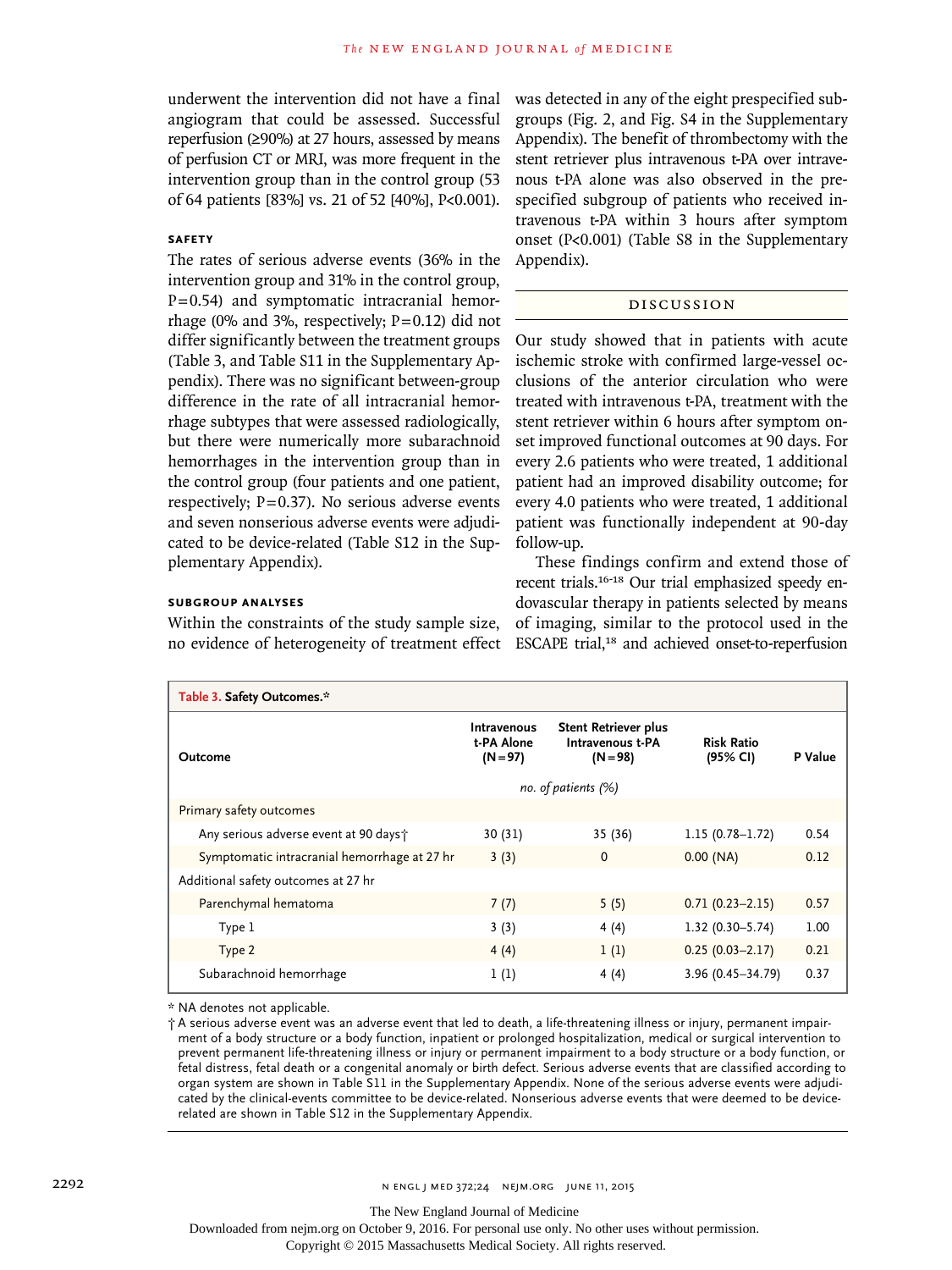| Subgroup                               | <b>No. of Patients</b> |                                            |                                                               | Relative Risk (95% CI) | P Value |
|----------------------------------------|------------------------|--------------------------------------------|---------------------------------------------------------------|------------------------|---------|
| Sex                                    |                        |                                            |                                                               |                        | 0.78    |
| Male                                   | 97                     |                                            | ⊢∎⊣                                                           | $1.75(1.11-2.78)$      |         |
| Female                                 | 93                     |                                            | ┱                                                             | $1.61(1.03 - 2.50)$    |         |
| Age                                    |                        |                                            |                                                               |                        | 0.88    |
| $\geq 70$ yr                           | 83                     |                                            | ▅⊣                                                            | $1.78(1.03 - 3.09)$    |         |
| $<$ 70 yr                              | 106                    | ⊢∎⊣                                        |                                                               | $1.67(1.13 - 2.47)$    |         |
| NIHSS score                            |                        |                                            |                                                               |                        | 0.55    |
| $\leq 17$                              | 110                    | ▜▅                                         |                                                               | $1.49(1.05-2.11)$      |         |
| >17                                    | 80                     |                                            | $\overline{\phantom{a}}$                                      | $2.21(1.17-4.19)$      |         |
| Occlusion location                     |                        |                                            |                                                               |                        | 0.87    |
| Internal carotid artery                | 30                     |                                            |                                                               | $2.04(0.67 - 6.21)$    |         |
| M <sub>1</sub>                         | 133                    | $H$ $H$                                    |                                                               | $1.74(1.23 - 2.46)$    |         |
| M <sub>2</sub>                         | 18                     |                                            |                                                               | $1.35(0.41 - 4.41)$    |         |
| Geographic location                    |                        |                                            |                                                               |                        | 0.66    |
| <b>United States</b>                   | 129                    | ⊢∎⊣                                        |                                                               | $1.63$ (1.11-2.39)     |         |
| Europe                                 | 62                     |                                            | ▬                                                             | $1.85(1.05-3.24)$      |         |
| <b>ASPECTS</b>                         |                        |                                            |                                                               |                        | 0.94    |
| 6 or 7                                 | 43                     | $\vdash$                                   | ш.                                                            | $1.98(0.73 - 5.33)$    |         |
| $8 - 10$                               | 142                    | $H \rightarrow$                            |                                                               | $1.62$ (1.17-2.24)     |         |
| Site of initial administration of t-PA |                        |                                            |                                                               |                        | 0.87    |
| Study hospital                         | 126                    | $H \rightarrow H$                          |                                                               | $1.61(1.13-2.30)$      |         |
| Outside hospital                       | 64                     |                                            | $\overline{\phantom{a}}$                                      | $1.77(0.91 - 3.45)$    |         |
| Time from onset to randomization       |                        |                                            |                                                               |                        | 0.97    |
| $<$ 189 min                            | 96                     | ⊣∎⊣                                        |                                                               | $1.62$ (1.08-2.42)     |         |
| $\geq$ 189 min                         | 94                     |                                            | ╼▆╼╕                                                          | $1.77(1.07-2.93)$      |         |
| Overall                                | 191                    | HШ<br>0.3<br>1.0                           | 3.0<br>9.0                                                    | $1.70(1.23 - 2.33)$    |         |
|                                        |                        |                                            |                                                               |                        |         |
|                                        |                        | Intravenous<br>t-PA Alone<br><b>Better</b> | <b>Stent Retriever +</b><br>Intravenous t-PA<br><b>Better</b> |                        |         |

#### **Figure 2. Analysis of Functional Independence at 90 Days in Prespecified Subgroups.**

Functional independence was defined as a score on the modified Rankin scale of 0, 1, or 2. P values were based on the Breslow–Day test for homogeneous odds ratios across subgroups. Squares indicate point estimates for treatment effects, and the size of the square is proportional to the precision of the estimate. Scores on the National Institutes of Health Stroke Scale (NIHSS) range from 0 to 42, with higher scores indicating more severe neurologic deficits. The threshold of 17 was the threshold used in stratifying randomization. The Alberta Stroke Program Early CT Score (ASPECTS) ranges from 0 to 10, with higher scores indicating a smaller infarct core; a score of 6 or 7 indicates moderate infarct core, and a score of 8 or higher small infarct core. For the time from stroke onset to randomization, the median value was prespecified as the cutoff point for analysis and was found to be 189 minutes. M1 denotes first segment of the middle cerebral artery, and M2 second segment of middle cerebral artery.

times that were faster than those in MR CLEAN<sup>16</sup> and in studies of early-generation interven-t-PA was infusing. tions.8-10 The median time from arrival in the emergency department to groin puncture of ment response were distinctive in our study. The 90 minutes was faster than the 120-minute target that is recommended in current multisociety guidelines.22 In our trial, study sites were provided with a prespecified efficiency target of performing groin puncture within 70 minutes in part to the more homogeneous patient populaafter qualifying imaging, and continuous central review encouraged rapid workflow. For middle cerebral artery and fewer intracranial or patients with intravenous t-PA that was initiated at study centers, groin puncture and stent-and the more homogeneous intervention (an ef-

retriever deployment could take place while

Several aspects of the treatment and treatrate of substantial or complete reperfusion (88%) among patients undergoing intracranial intervention was higher in this trial than in previous trials. The high reperfusion rate is probably due tion (more occlusions in the first segment of the cervical occlusions of the internal carotid artery)

The New England Journal of Medicine

Downloaded from nejm.org on October 9, 2016. For personal use only. No other uses without permission.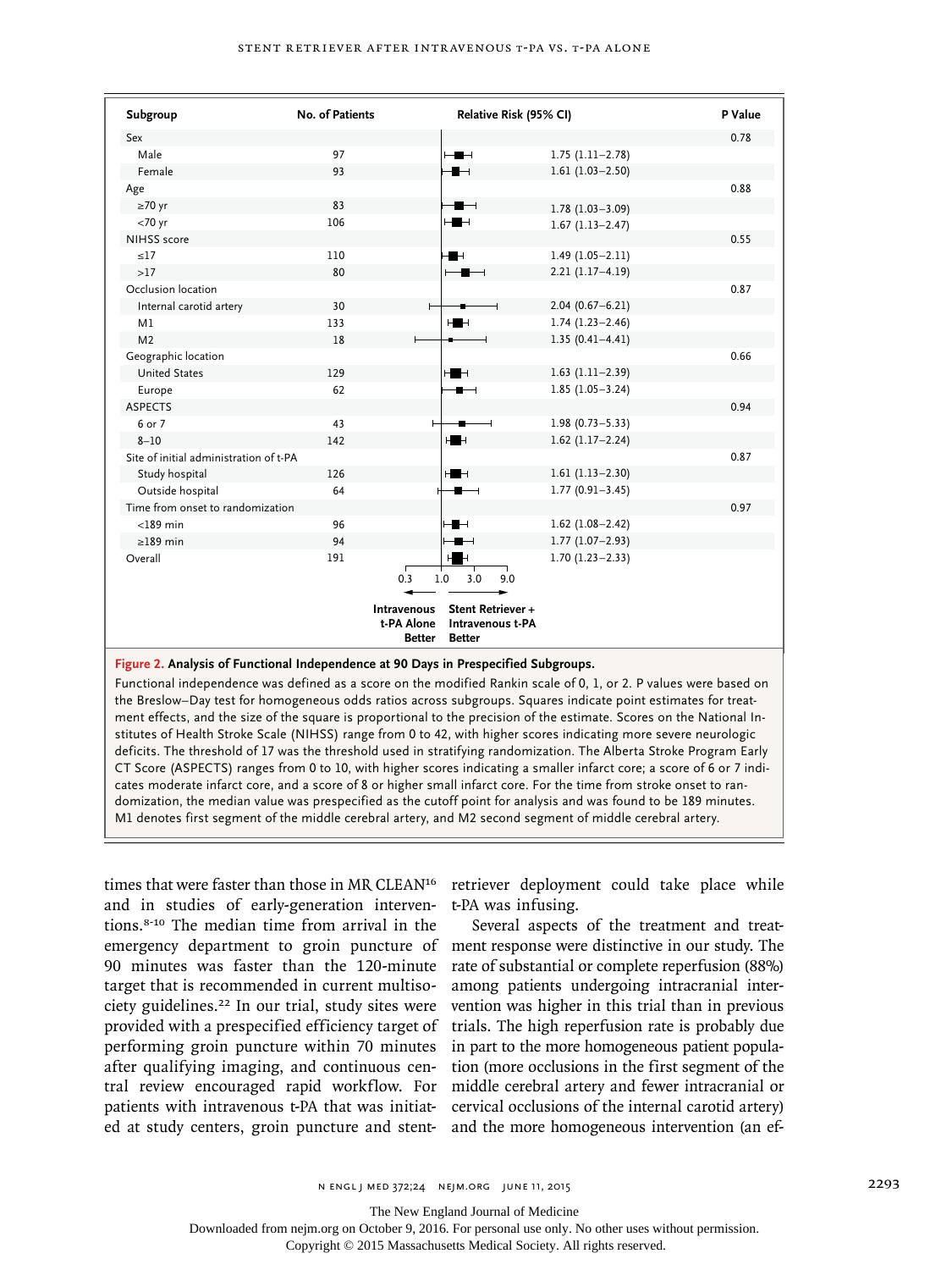fective stent retriever and no other device classes and no intraarterial fibrinolytic agent) in this trial than in earlier trials. The frequency of functional independence in the intervention group was high in our trial (60%) and was greater than that observed in MR CLEAN (33%) and similar to that observed in the ESCAPE trial (53%) and the Extending the Time for Thrombolysis in Emergency Neurological Deficits — Intra-Arterial (EXTEND IA) trial (71%).<sup>17</sup> The high frequency of this outcome probably reflects the earlier start of the intervention, $23-26$  the exclusion of patients with large core infarcts on the basis of imaging,27,28 and the greater reperfusion rate in our trial, as compared with the other trials.

No significant differences in treatment effect were detected across all the prespecified subgroups, including such factors as age, sex, degree of neurologic deficit, site of occlusion, and size of infarct core on qualifying imaging, although the moderate sample size limited the power of this analysis. We also performed a prespecified analysis comparing patients who received intravenous t-PA at an outside hospital and were transferred to a study center for thrombectomy with those who received both the intravenous t-PA and the endovascular intervention at the study center. One third of the patients were treated with intravenous t-PA at an outside hospital. These patients had less favorable outcomes overall; however, their relative benefit from endovascular therapy did not differ significantly from that observed in patients who received intravenous t-PA at the study site (Fig. 2, and Fig. S4 in the Supplementary Appendix).

The rates of serious adverse events did not differ significantly between the study groups overall or within major organ categories, and no device-specific serious adverse events were observed. The most common nonserious device-specific adverse event was transient, intraprocedural vasospasm without clinical sequelae. Rates of symptomatic hemorrhage were low and did not differ significantly between the two treatment groups. Subarachnoid hemorrhage and intracerebral hematomas as assessed radiologically were also uncommon.

Our study has several limitations. First, we studied a homogeneous cohort of patients treated with intravenous t-PA; additional trials are needed to delineate the effects of stent-retriever therapy in other populations of patients with acute ischemic stroke, including those who are ineligible for intravenous t-PA, those who present more than 6 hours after symptom onset (including those who awaken after having had a stroke), and those with occlusions in the second segment of the middle cerebral artery or the posterior circulation. Second, study conduct included a continuous quality-improvement program to improve endovascular workflow efficiency at the participating sites. Implementation of similar quality-improvement programs in routine care settings,<sup>29</sup> as has been done on a broad scale for intravenous t-PA,<sup>30</sup> would be required to ensure similar stent-retriever outcomes in regular practice. Finally, all the enrolling sites were tertiary care centers with established stroke-intervention programs staffed by experienced neurointerventionalists. These results may not be generalizable to clinical sites without requisite neurointerventional expertise.

In conclusion, we found that in patients with acute ischemic stroke due to large-vessel occlusion who had small or moderate ischemic cores, emergency neurovascular thrombectomy with the stent retriever was safe and effective in achieving reperfusion and substantially reduced the degree of disability and increased the proportion of patients with functional independence 3 months after stroke.

#### Supported by Covidien.

Disclosure forms provided by the authors are available with the full text of this article at NEJM.org.

#### **APPENDIX**

The authors' affiliations are as follows: the Department of Neurology and Comprehensive Stroke Center, David Geffen School of Medicine (J.L.S.), and the Division of Interventional Neuroradiology (R.J.), University of California, Los Angeles (UCLA), Los Angeles, and the Department of Neurology and Neurological Sciences, Stanford University School of Medicine, Stanford (G.W.A.) — both in California; the Departments of Radiology and Clinical Neurosciences, University of Calgary, Calgary, AB (M.G.), and the Division of Neuroradiology and Division of Neurosurgery, Departments of Medical Imaging and Surgery, Toronto Western Hospital, University Health Network, University of Toronto, Toronto (V.M.P.) — both in Canada; the Department of Neuroradiology, Hôpital Gui-de-Chauliac, Montpellier (A.B.), and the Department of Diagnostic and Therapeutic Neuroradiology, University Hospital of Toulouse, Toulouse (C.C.) — both in France; the Department of Neurology, University Hospital of University Duisburg–Essen, Essen (H.-C.D.), the Department of Neurology, University of Heidelberg, Heidelberg (W.H.), the Department of Radiology and Neuroradiology, Christian–Albrechts–University Kiel, Kiel (O.J.), and the Institute of Neuroradiology (R.M.R.) and Department of Neurology (O.C.S.), Klini-

The New England Journal of Medicine

Downloaded from nejm.org on October 9, 2016. For personal use only. No other uses without permission.